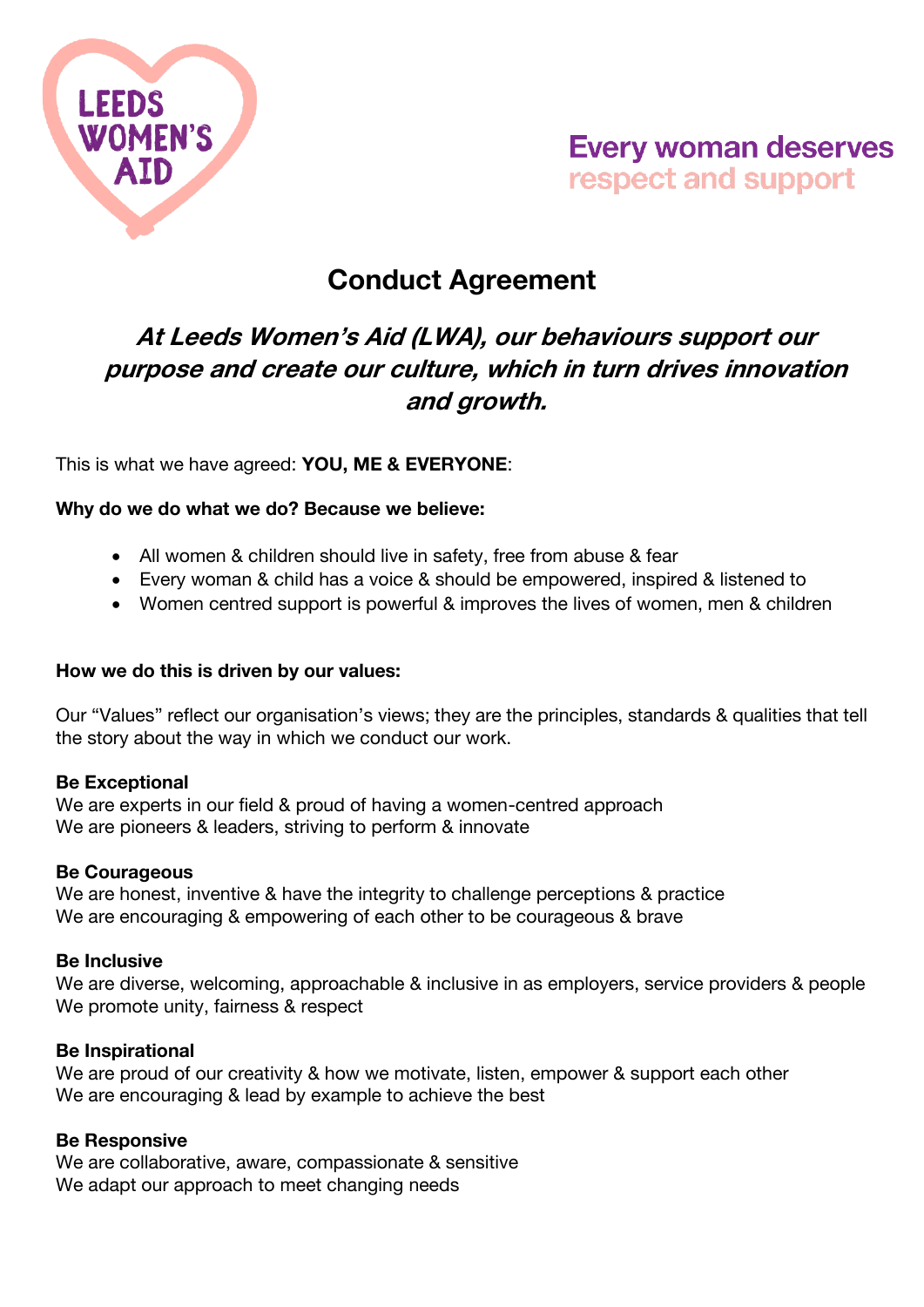### The Behaviours that create our Culture

Our "Culture" is a set of basic assumptions that we all share, these are 'norms' that control the way people interact with each other and others or put in a different way, "the way we do things here".

These behaviours apply to everyone, irrespective of position or seniority. Structural hierarchy represents the division of work and skills, **not** the division of people.

We not only agree to uphold professional ethical standards but will go further in our commitment to hold ourselves accountable to maintaining behaviours that seek to create safe and respectful culture which help to prevent incidences of workplace bullying. Our key principles are:

Challenge and support each other to be exceptional by being curious about different ways of doing things, thinking beyond our roles, and embracing learning and development in all its forms.

Be courageous enough to demonstrate humility and vulnerability, and to approach failure with curiosity rather than criticism.

We welcome, accept and include everyone based on inherent worth and value, enabling divergent thinking in an **inclusive** environment.

We believe that everyone has the potential to be inspirational both in what they do, and the way they do it.

Through our compassionate lens, we find solutions by being responsive, agile and adaptable.

To support these principles, we:

- model behaviours with integrity, both inside and outside of work, ensuring that our behaviours match our values at all times
- all take responsibility for our own behaviours
- take time to be curious and learn about each other, our authentic selves. We are more than our work
- share our workstyle and communication preferences
- recognise the power of divergent thinking
- share our roles, our capabilities, our mistakes, our successes and learn from each other
- engage fully and mindfully with our colleagues
- are courageous enough to demonstrate humility and vulnerability when needed
- commit to being willing to challenge behaviours that do not meet these standards
- trust that people have the power to change
- are willing to hold people accountable when they do not support these principles and behaviours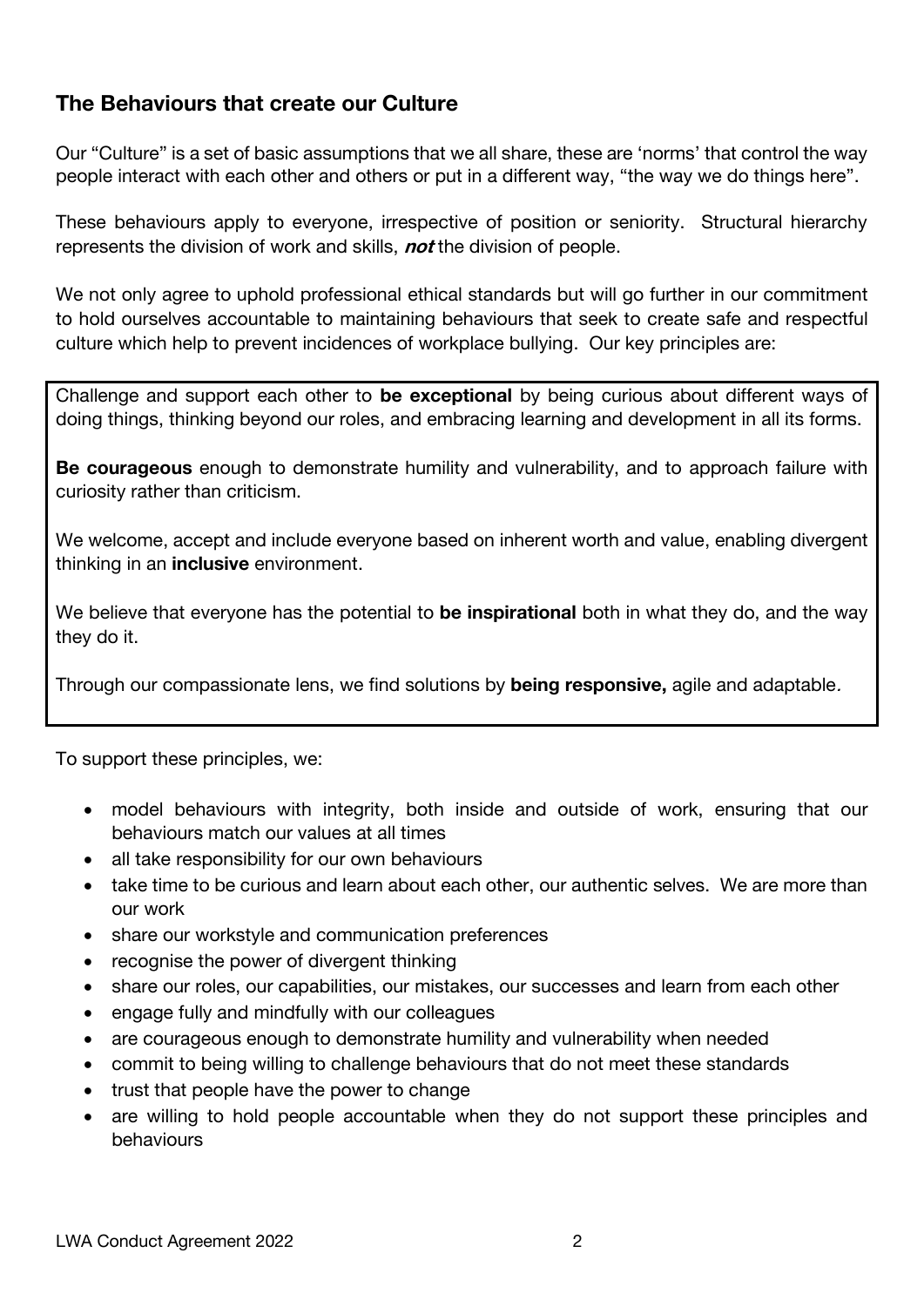| <b>Our Commitment</b>                                                                                                                                                                                                                                                                                                                                                                     | How we put this into practice<br>(with examples)                                                                                                                                                                                                                                                                                                                                                                                                                                                                                                                                                                                                                                                                                                                                                                                                                                                                                                                                                                                     | What essential skills we need                                                                                                                                                                                                                                                                                                                                                                                                                                                                                                                                                                                                                                                                                                                                                                                                                                       |
|-------------------------------------------------------------------------------------------------------------------------------------------------------------------------------------------------------------------------------------------------------------------------------------------------------------------------------------------------------------------------------------------|--------------------------------------------------------------------------------------------------------------------------------------------------------------------------------------------------------------------------------------------------------------------------------------------------------------------------------------------------------------------------------------------------------------------------------------------------------------------------------------------------------------------------------------------------------------------------------------------------------------------------------------------------------------------------------------------------------------------------------------------------------------------------------------------------------------------------------------------------------------------------------------------------------------------------------------------------------------------------------------------------------------------------------------|---------------------------------------------------------------------------------------------------------------------------------------------------------------------------------------------------------------------------------------------------------------------------------------------------------------------------------------------------------------------------------------------------------------------------------------------------------------------------------------------------------------------------------------------------------------------------------------------------------------------------------------------------------------------------------------------------------------------------------------------------------------------------------------------------------------------------------------------------------------------|
| <b>Be Exceptional</b><br>We are experts in our field &<br>proud of having a women-<br>centred approach<br>We are pioneers & leaders,<br>striving to perform & innovate<br>Challenge and support each<br>other to be exceptional by<br>being curious about different<br>ways of doing things, thinking<br>beyond our roles, and<br>embracing learning and<br>development in all its forms. | Offer high challenge and high support to<br>$\bullet$<br>each other, and to our clients<br>Dedicate and maintain time and resources<br>$\bullet$<br>for learning and development<br>Women centred organisational structure<br>$\bullet$<br>supported by an equality and diversity<br>group<br>Recruiting and encouraging those who align<br>$\bullet$<br>with our values<br>Recruit those with lived experience<br>$\bullet$<br>Create opportunities for staff and service<br>$\bullet$<br>users to be engaged in service and<br>organisational development<br>Sharing learning and expertise internally<br>and through external relationships<br>Innovative both in organisational and<br>$\bullet$<br>service development<br>Encourage ideas/innovation from staff<br>$\bullet$<br>/service users<br>Align our performance and innovation with<br>our values<br>Embed and train values in processes eg<br>recruitment practice, supervision<br>Be an organisation that proactively says<br>'yes' or can find a way to do something | Lead by example in the sector<br>Model behaviours with integrity, both inside<br>and outside of work, ensuring that our<br>behaviours match our values at all times<br>All take responsibility for our own<br>behaviours<br>Adopt a learning mindset (belief linked to<br>increased performance)<br>Believe in each other's potential<br>Ask questions to activate learning<br>Be open to new ideas<br>Encourage others to think beyond their<br>roles<br>Encourage divergent thinking<br>Shape the actions of others through<br>persuasion<br>Not to be afraid to have discussions and<br>have a pros and cons list on ideas to weigh<br>things up fairly.<br>Having an enquiring mindset to learn.<br>Having confidence to ask for things and to<br>address the barriers and challenges faced<br>in the organisation<br>Be optimistic and take a positive outlook |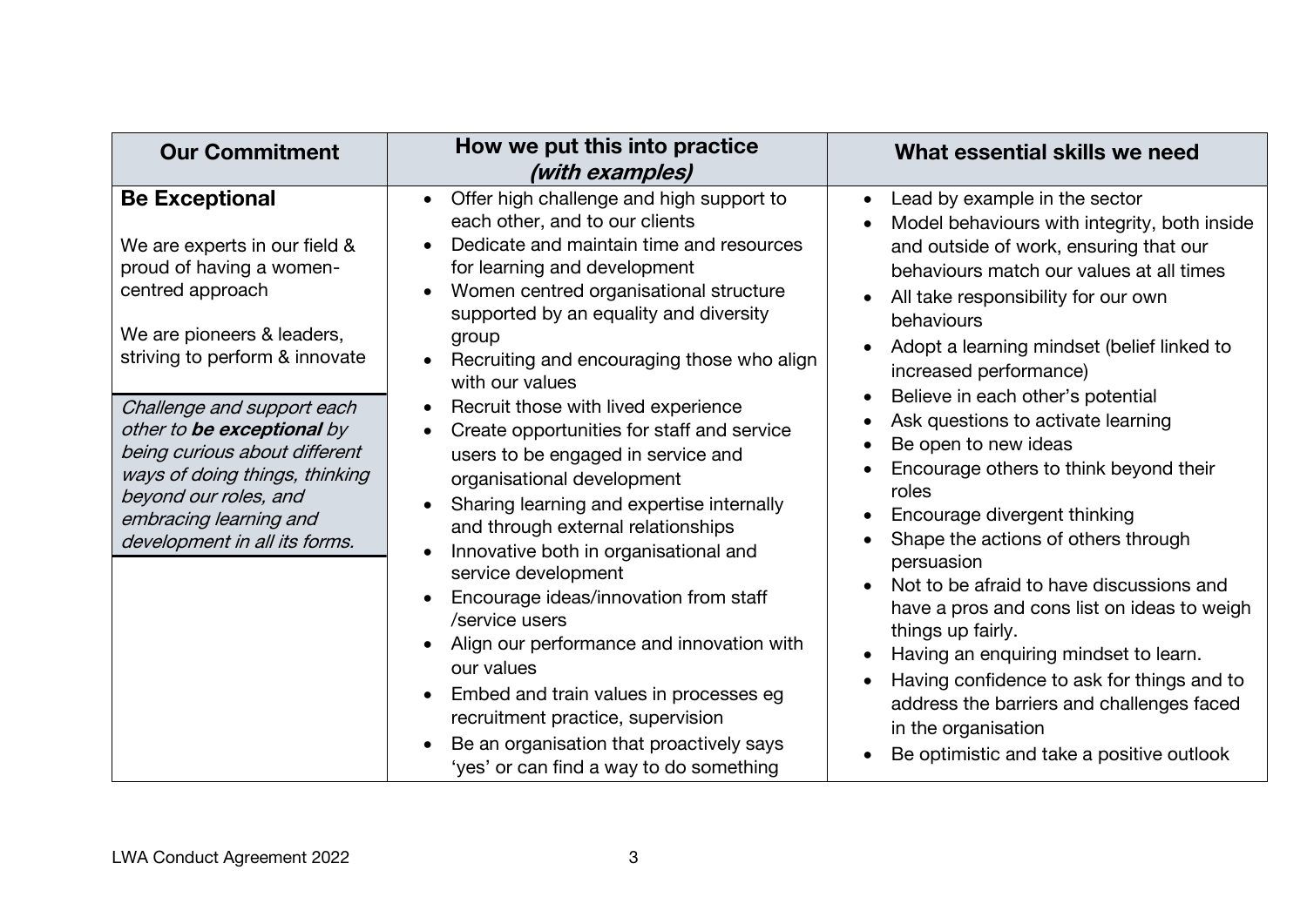| Encourage everyone to sing from the same<br>hymn sheet,                                                  | Coaching skills – how to encourage and<br>help people excel |
|----------------------------------------------------------------------------------------------------------|-------------------------------------------------------------|
| Personal responsibility to take on learning                                                              |                                                             |
| and be innovative, rather than wait to be<br>taught.                                                     |                                                             |
| Use restorative practice techniques                                                                      |                                                             |
| By reflecting and having the most up-to-                                                                 |                                                             |
| date skilled, trained team, accessing                                                                    |                                                             |
| training and having structures and                                                                       |                                                             |
| mechanisms in place for disseminating the                                                                |                                                             |
| most up-to-date research.                                                                                |                                                             |
| Respecting divergent opinions between                                                                    |                                                             |
| colleagues, generate an atmosphere that                                                                  |                                                             |
| we can all work together to look to find                                                                 |                                                             |
| ways to achieve the suggestions made                                                                     |                                                             |
| Challenging appropriately and respectfully<br>and never accepting detrimental comments<br>or behaviours. |                                                             |
| Mentoring and coaching for new staff.                                                                    |                                                             |
| Giving all staff the opportunity to progress                                                             |                                                             |
| in different areas and see all areas of the                                                              |                                                             |
| organisation. Knowing the service inside                                                                 |                                                             |
| and out, having opportunities to understand                                                              |                                                             |
| how everybody works and have questions                                                                   |                                                             |
| answers around everyone's jobs                                                                           |                                                             |
|                                                                                                          |                                                             |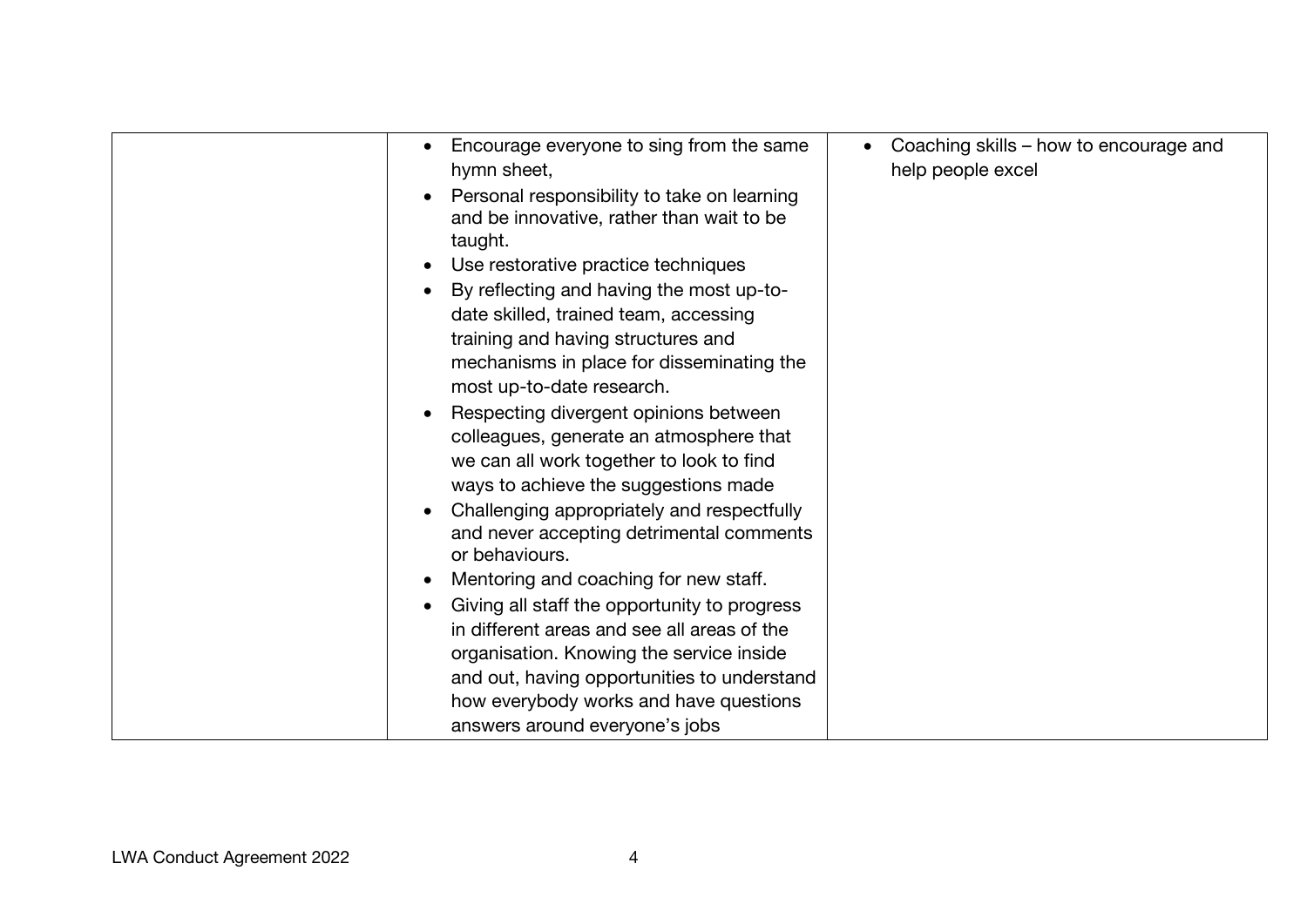| How to be collaborative and exceptional      |  |
|----------------------------------------------|--|
| through working with other teams is how      |  |
| the organisation becomes exceptional         |  |
| The importance of each part of the service   |  |
| being open and inviting to other staff       |  |
| members                                      |  |
| Focus on the wider picture instead of just   |  |
| your own team                                |  |
| always put the client's needs first and look |  |
| more closely into a behaviour rather than    |  |
| challenging it or "punishing it".            |  |
|                                              |  |
| Be open to change and development            |  |
| Work in a trauma-informed way                |  |
| work together rather than using one's own    |  |
| agenda and the outcomes that collaborative   |  |
| work can bring for both the client and the   |  |
| organisation, the power of togetherness      |  |
| and working as a team brings far more        |  |
| productivity and to work as a team we have   |  |
| to be both interested and offer time to      |  |
| others                                       |  |
| Recognise that everyone is working hard/     |  |
| the best and be mindful of this when         |  |
| communicating with others                    |  |
| Consider how we communicate with each        |  |
| other, especially by email                   |  |
| Be kind to one another at all times          |  |
|                                              |  |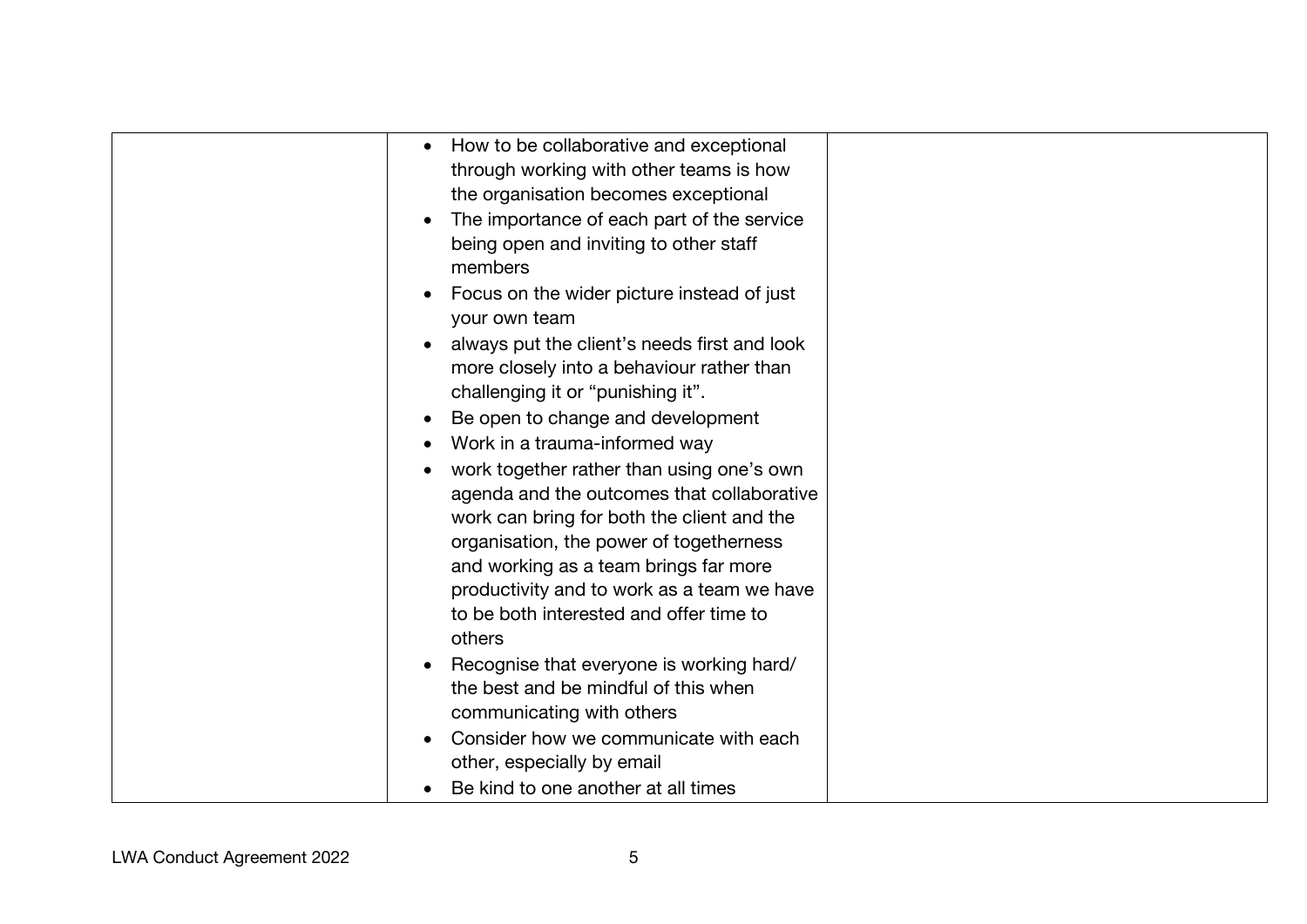| Encourage each other to be the best they<br>can be<br>Empowering others by valuing and<br>developing talent, initiative and leadership<br>Collaborate together and support each<br>other to achieve more as a team<br>Treat each other with dignity and respect,<br>value each and every member of the team<br>Approach things with passion and<br>enthusiasm<br>Constant growth and learning – develop<br>professionally by expanding our capabilities<br>through training and educating<br>Invest in individuals, recognise<br>contributions, and express appreciation<br>Be open minded to ideas, promote and |  |
|------------------------------------------------------------------------------------------------------------------------------------------------------------------------------------------------------------------------------------------------------------------------------------------------------------------------------------------------------------------------------------------------------------------------------------------------------------------------------------------------------------------------------------------------------------------------------------------------------------------|--|
| drive change.                                                                                                                                                                                                                                                                                                                                                                                                                                                                                                                                                                                                    |  |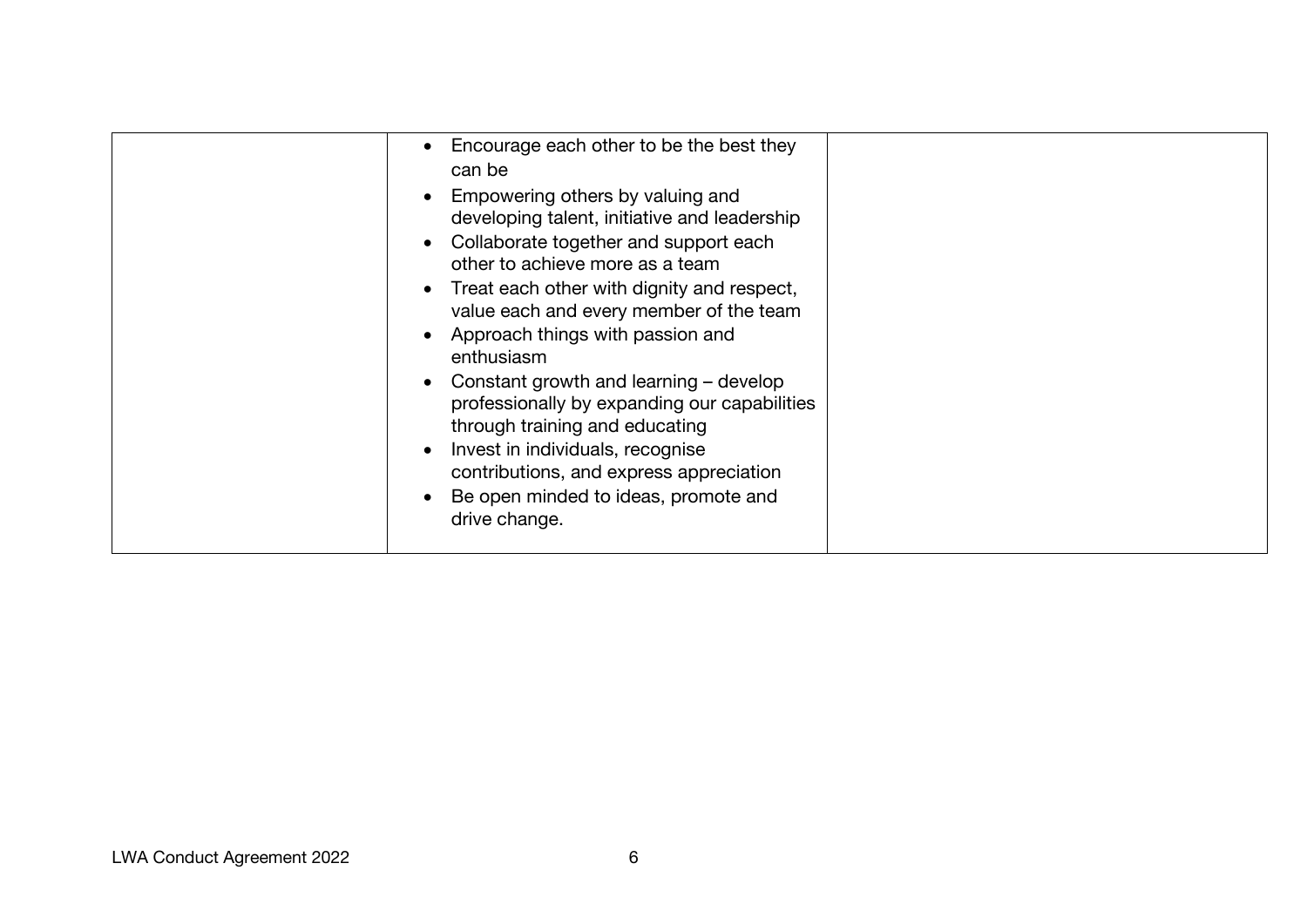| <b>Our Commitment</b>                                                                                                                                                                                                                                                                                                                        | How we put this into practice<br>(with examples)                                                                                                                                                                                                                                                                                                                                                                                                                                                                                                                                                                                                                                                                                                                                                                                                                                                                                                             | What essential skills we need                                                                                                                                                                                                                                                                                                                                                                                                                                                                                                                                                                                                                                                                                                                    |
|----------------------------------------------------------------------------------------------------------------------------------------------------------------------------------------------------------------------------------------------------------------------------------------------------------------------------------------------|--------------------------------------------------------------------------------------------------------------------------------------------------------------------------------------------------------------------------------------------------------------------------------------------------------------------------------------------------------------------------------------------------------------------------------------------------------------------------------------------------------------------------------------------------------------------------------------------------------------------------------------------------------------------------------------------------------------------------------------------------------------------------------------------------------------------------------------------------------------------------------------------------------------------------------------------------------------|--------------------------------------------------------------------------------------------------------------------------------------------------------------------------------------------------------------------------------------------------------------------------------------------------------------------------------------------------------------------------------------------------------------------------------------------------------------------------------------------------------------------------------------------------------------------------------------------------------------------------------------------------------------------------------------------------------------------------------------------------|
| <b>Be Courageous</b><br>We are honest, inventive &<br>have the integrity to challenge<br>perceptions & practice<br>We are encouraging &<br>empowering of each other to<br>be courageous & brave<br>Be courageous enough to<br>demonstrate humility and<br>vulnerability, and to approach<br>failure with curiosity rather<br>than criticism. | Have the courage to speak up and<br>$\bullet$<br>challenge, even if it feels difficult.<br>Take yourself out of your comfort zone<br>$\bullet$<br>Challenge external or internal voices that go<br>$\bullet$<br>against the values<br>Reward those who show courage in<br>speaking up<br>Encourage people to question<br>$\bullet$<br>Thank people for asking questions<br>$\bullet$<br>Don't make assumptions about the<br>$\bullet$<br>response<br>Don't assume that you know all of the<br>answers<br>Offer and seek peer support<br>Perception – recognise when someone else<br>is being brave $-$ for them<br>Encourage professional curiosity in<br>$\bullet$<br>questioning service delivery - if you think<br>something is wrong, speak up<br>Share past mistakes and challenges<br>$\bullet$<br>Ask people what they think. When you<br>reject feedback, explain why<br>Have a no interruption rule – allow everyone<br>the opportunity to speak up | Create high psychological safety<br>Be courageous enough to demonstrate<br>humility and vulnerability when needed<br>Leave our egos at the door<br>$\bullet$<br>Leaders model the behaviours<br>Step into every situation with positive<br>intention and honest reflection.<br>Create a psychologically safe environment<br>Be open to challenge<br>Active listening<br>Encourage divergent<br>(creative/different/free-flowing) thinking<br>Model the art of disagreement – give people<br>permission to disagree with you<br>Avoid shutdown statements<br>Forbid personal attacks<br>Avoid spreading criticism, rumours or<br>gossip<br>Recognise patterns of behaviours<br>Step out of comfort zone, ask for support or<br>training if needed |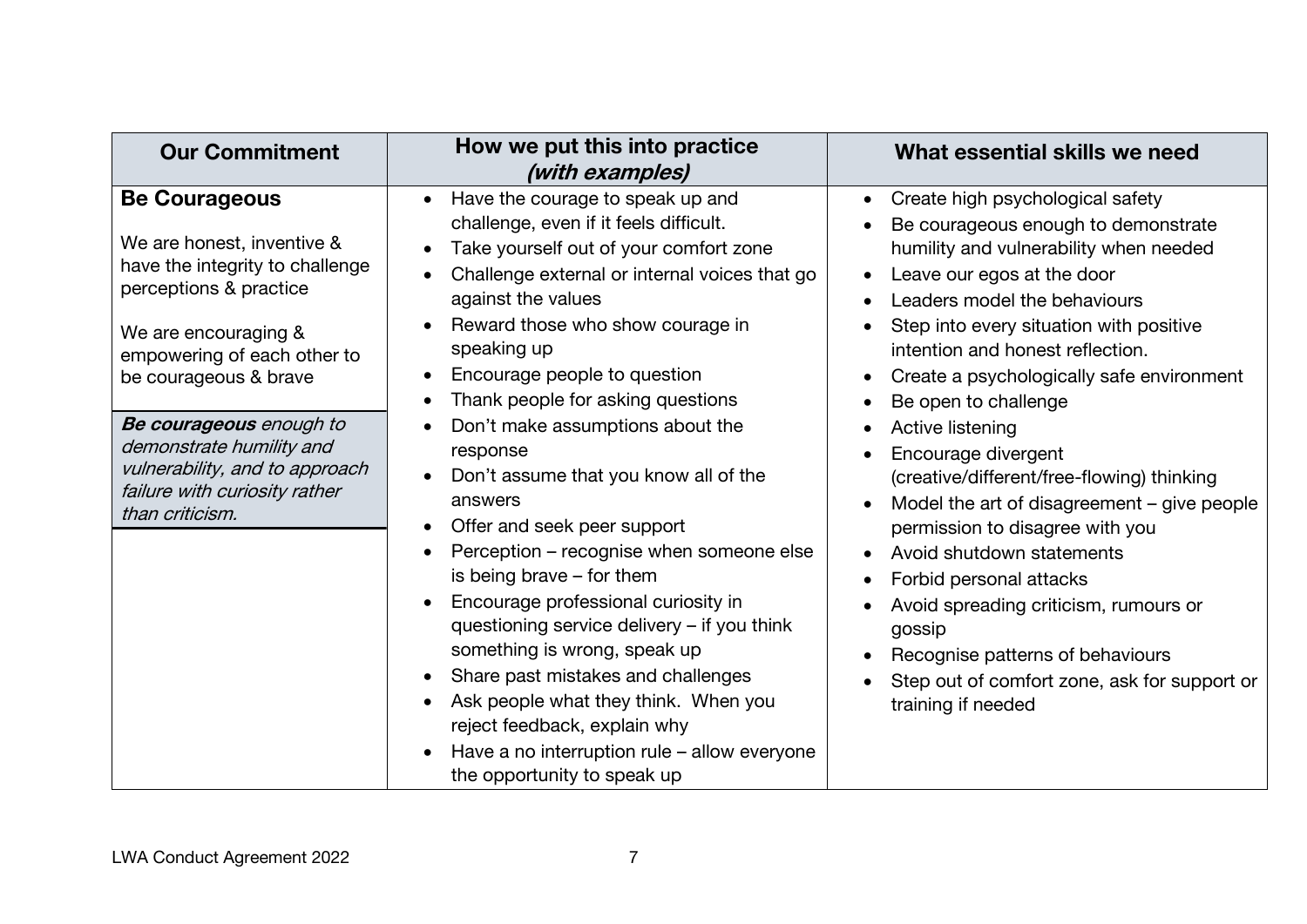| Approach failure with curiosity rather than<br>$\bullet$<br>criticism<br>Bravely thinking big – how can our reach be<br>not only local, but national and global. Who<br>can we identify we need to link with to<br>make the biggest impact<br>Doing things differently, finding creative<br>ways to reach people and make a<br>difference.<br>Being courageous & getting out of comfort<br>zone & being supported to do that<br>Not just speaking up, but speaking to share<br>expertise<br>Being bold & not fearful of failure<br>Speaking out & challenge things if you don't<br>agree with them, regardless of your position<br>Challenge negativity, make speaking up a<br>positive experience<br>Listening to & respecting others opinions &<br>ensuring we have a safe space to put those<br>opinions forward<br>Being courageous to admit if you are wrong |  |
|-------------------------------------------------------------------------------------------------------------------------------------------------------------------------------------------------------------------------------------------------------------------------------------------------------------------------------------------------------------------------------------------------------------------------------------------------------------------------------------------------------------------------------------------------------------------------------------------------------------------------------------------------------------------------------------------------------------------------------------------------------------------------------------------------------------------------------------------------------------------|--|
| & knowing you'll be supported<br>Being open to others opinions & being                                                                                                                                                                                                                                                                                                                                                                                                                                                                                                                                                                                                                                                                                                                                                                                            |  |
| approachable                                                                                                                                                                                                                                                                                                                                                                                                                                                                                                                                                                                                                                                                                                                                                                                                                                                      |  |
| Ask for feedback & be open to criticism<br>Organisations can become boring &<br>stagnant if not brave or take risks – makes                                                                                                                                                                                                                                                                                                                                                                                                                                                                                                                                                                                                                                                                                                                                       |  |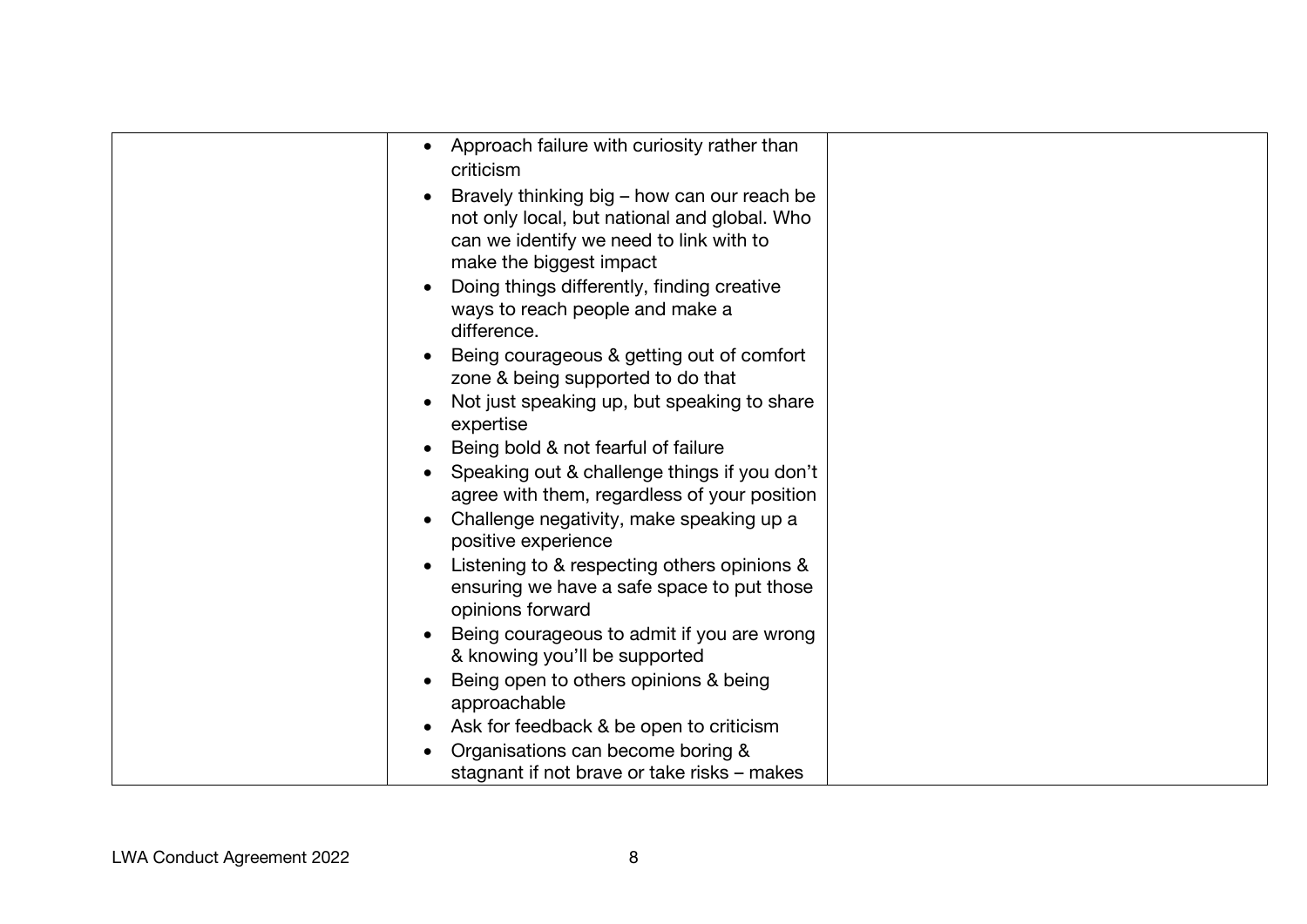| us exciting & innovative & opens up the<br>world a bit more.                               |  |
|--------------------------------------------------------------------------------------------|--|
| Discussion about looking outside LWA if<br>other orgs are doing things well                |  |
| • Open & frank conversation & space where<br>people can be open & honest                   |  |
| Being given opportunities to do new things<br>outside normal role - e.g. chairing meetings |  |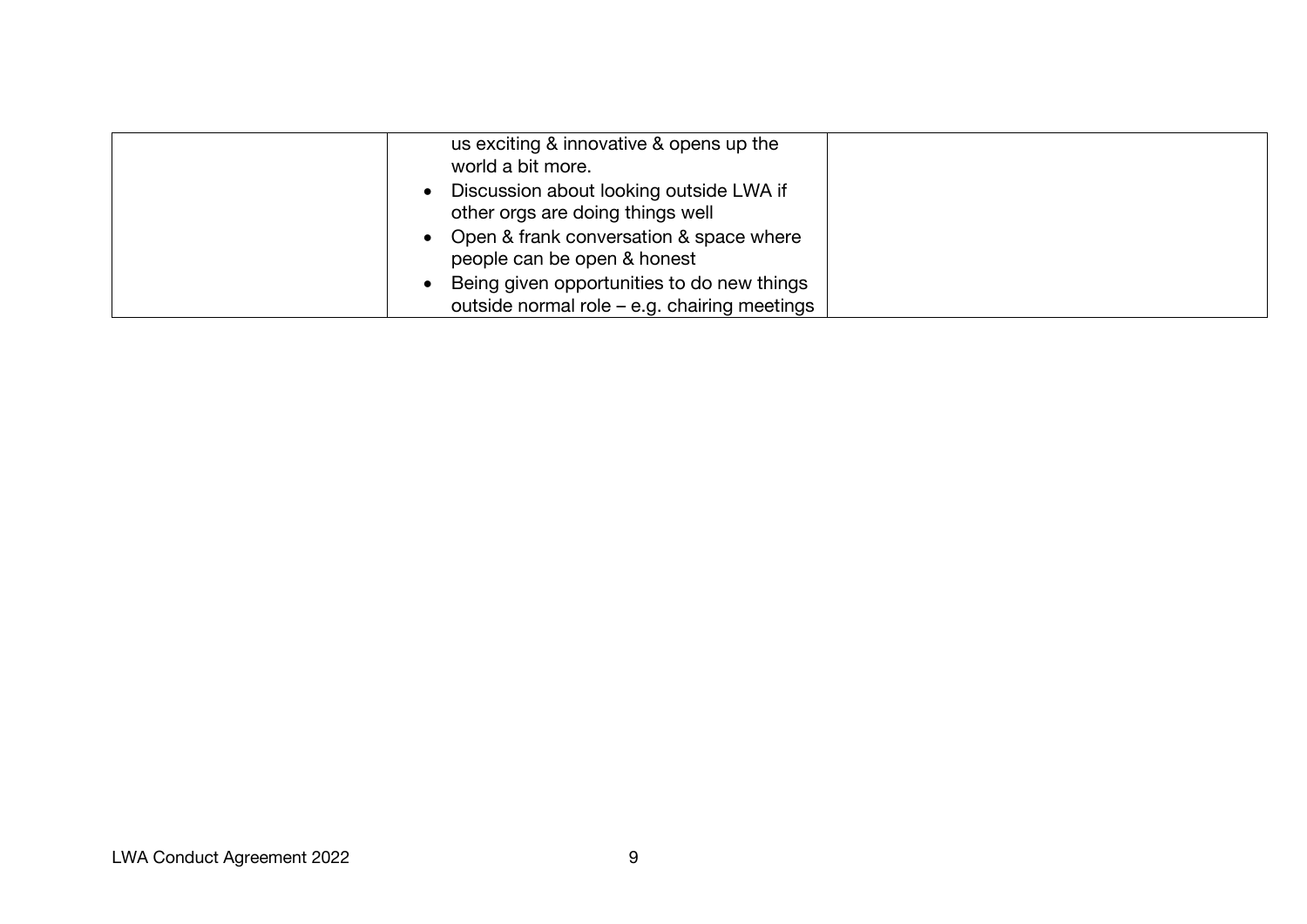| <b>Our Commitment</b>                                                                                                                                                                                                                                                                                                         | How we put this into practice<br>(with examples)                                                                                                                                                                                                                                                                                                                                                                                                                                                                                                                                                                                                                                                                                                                                                                                                                                                                                                                                                                                              | What essential skills we need                                                                                                                                                                                                                                                                                                                                                                                                                                                                                                                                                                                                                                                                                                                                                                                                                        |
|-------------------------------------------------------------------------------------------------------------------------------------------------------------------------------------------------------------------------------------------------------------------------------------------------------------------------------|-----------------------------------------------------------------------------------------------------------------------------------------------------------------------------------------------------------------------------------------------------------------------------------------------------------------------------------------------------------------------------------------------------------------------------------------------------------------------------------------------------------------------------------------------------------------------------------------------------------------------------------------------------------------------------------------------------------------------------------------------------------------------------------------------------------------------------------------------------------------------------------------------------------------------------------------------------------------------------------------------------------------------------------------------|------------------------------------------------------------------------------------------------------------------------------------------------------------------------------------------------------------------------------------------------------------------------------------------------------------------------------------------------------------------------------------------------------------------------------------------------------------------------------------------------------------------------------------------------------------------------------------------------------------------------------------------------------------------------------------------------------------------------------------------------------------------------------------------------------------------------------------------------------|
| <b>Be Inclusive</b><br>We are diverse, welcoming,<br>approachable & inclusive in as<br>employers, service providers &<br>people<br>We promote unity, fairness &<br>respect<br>We welcome, accept and<br>include everyone based on<br>inherent worth and value,<br>enabling divergent thinking in<br>an inclusive environment. | Accept and include everyone based on<br>$\bullet$<br>inherent worth and value<br>Create diverse teams<br>$\bullet$<br>Inclusive recruitment processes<br>٠<br>Mirror inclusivity in our policies and<br>$\bullet$<br>procedures, continually refreshed/updated.<br>Prioritise staff wellbeing, with a range of<br>$\bullet$<br>supporting policies (flexible working)<br>Managers/leaders have open door policies<br>$\bullet$<br>Equality, diversity and inclusion group<br>٠<br>Training, knowledge, experienced staff<br>Ambassadors for the organisation<br>$\bullet$<br>Sharing good news/feedback across the<br>organisation and externally<br>Exchange information about cultural<br>$\bullet$<br>differences<br>Opportunities for learning from others and<br>peers.<br>Reflect diversity in all publications and<br>$\bullet$<br>media<br>Be mindful of your audience when sharing<br>$\bullet$<br>information - take care to explain at the<br>right level for the person asking<br>Give employees voice through staff away<br>days | Be mindful about ourselves – what are we<br>thinking, feeling, doing and saying?<br>Be aware of not only words and tone but<br>also your own body language and how it<br>influences others<br>Connect with others to build relationships<br>Avoid multitasking while talking to others<br>Practice active listening and observation<br>Be non-judgemental<br>Express gratitude and appreciation<br>Never hide behind title, position or authority<br>Provide unconscious bias training and<br>regular updates<br>The role of the new Volunteer & Relief Co-<br>ordinator will hopefully target various<br>groups for volunteering and relief work<br>Training on inclusion to be included as part<br>of the induction process<br>A potential workshop for children in refuge<br>about racism & bullying but this would have<br>to be done carefully. |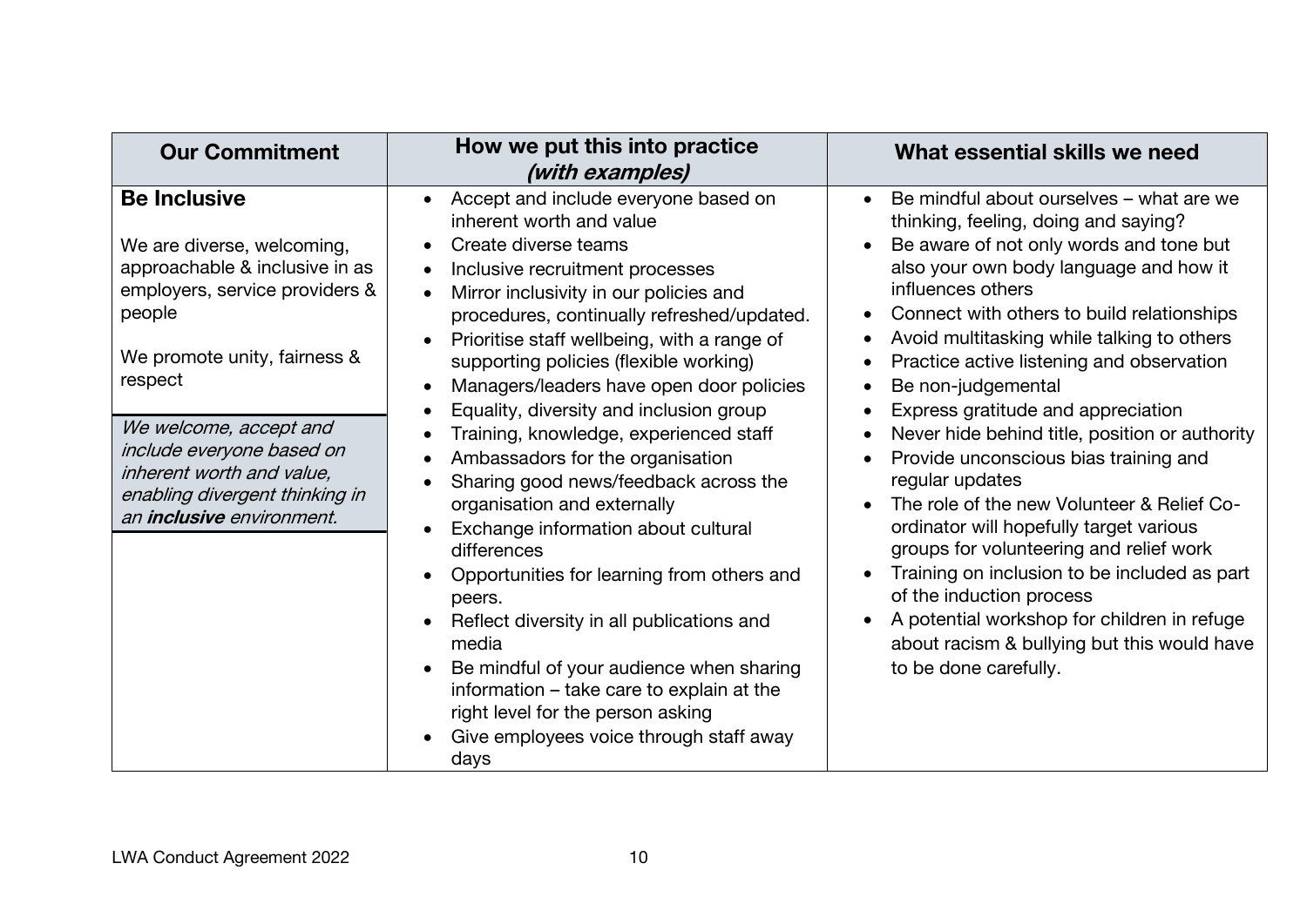| them, have similar experiences to them<br>Consider our messaging on social media<br>and website. Is it accessible? E.g. social<br>media posts are in colours and fonts that<br>are easy to engage with and are inclusive.<br>Bring an intersectional slant to the feedback<br>we give. E.g. make sure that we have<br>gained the views of culturally diverse<br>women when we are being consulted on<br>issues by external partners.<br>Give people your full attention, it's<br>important to listen, even if the topic is not |
|--------------------------------------------------------------------------------------------------------------------------------------------------------------------------------------------------------------------------------------------------------------------------------------------------------------------------------------------------------------------------------------------------------------------------------------------------------------------------------------------------------------------------------|
| important to you<br>Be nicer to people, show empathy<br>Don't be judgmental<br>Be aware of how we speak to people<br>Look at you own unconscious bias<br>Don't treat everyone the same                                                                                                                                                                                                                                                                                                                                         |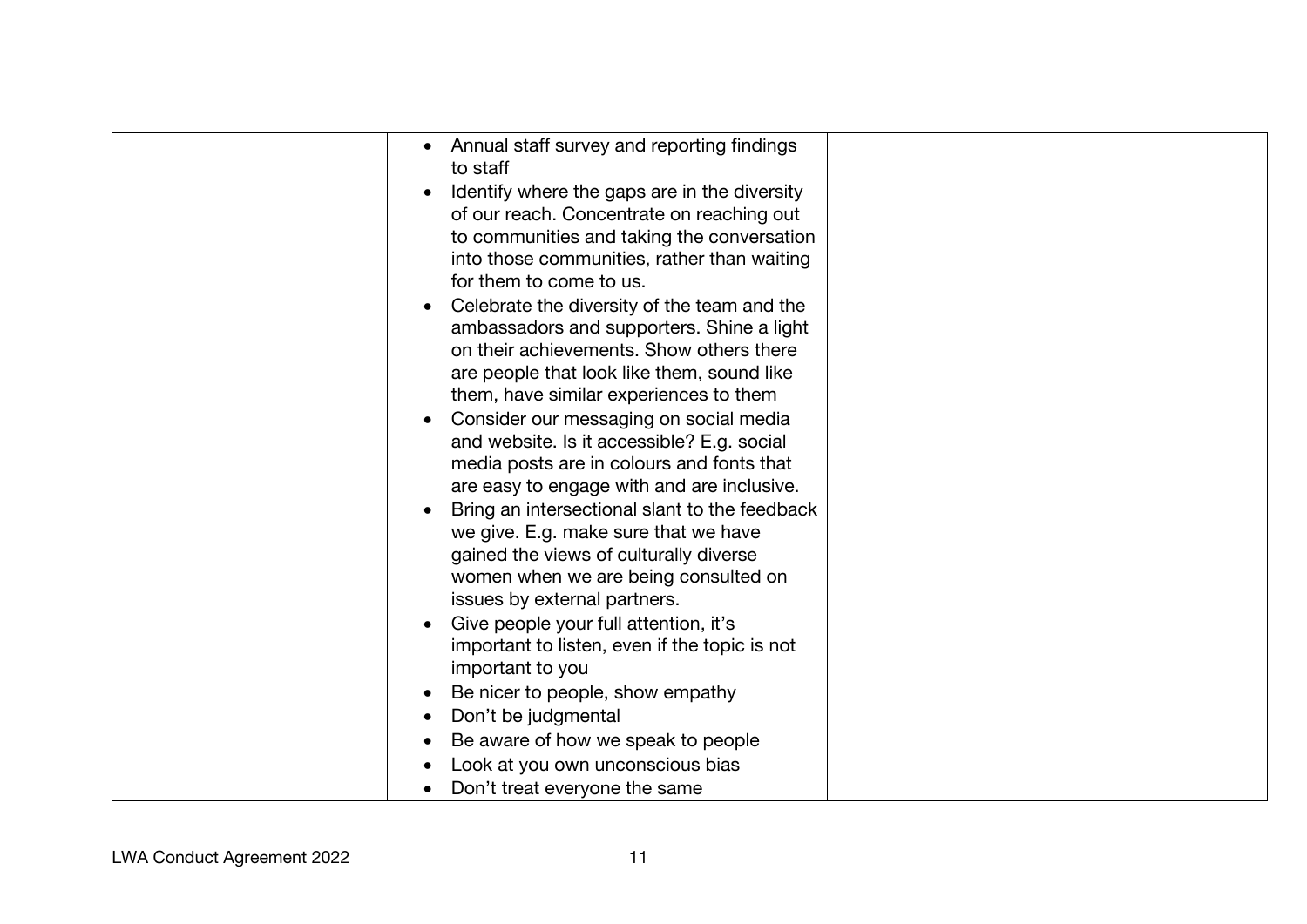| Admit when you are wrong                   |  |
|--------------------------------------------|--|
| Treat everyone with respect<br>$\bullet$   |  |
| • Be mindful of other people's cultures    |  |
| Be inquisitive without being offensive     |  |
| • Smile at people make everyone feel       |  |
| welcome                                    |  |
| Inclusivity is about encouraging, engaging |  |
| and accepting people                       |  |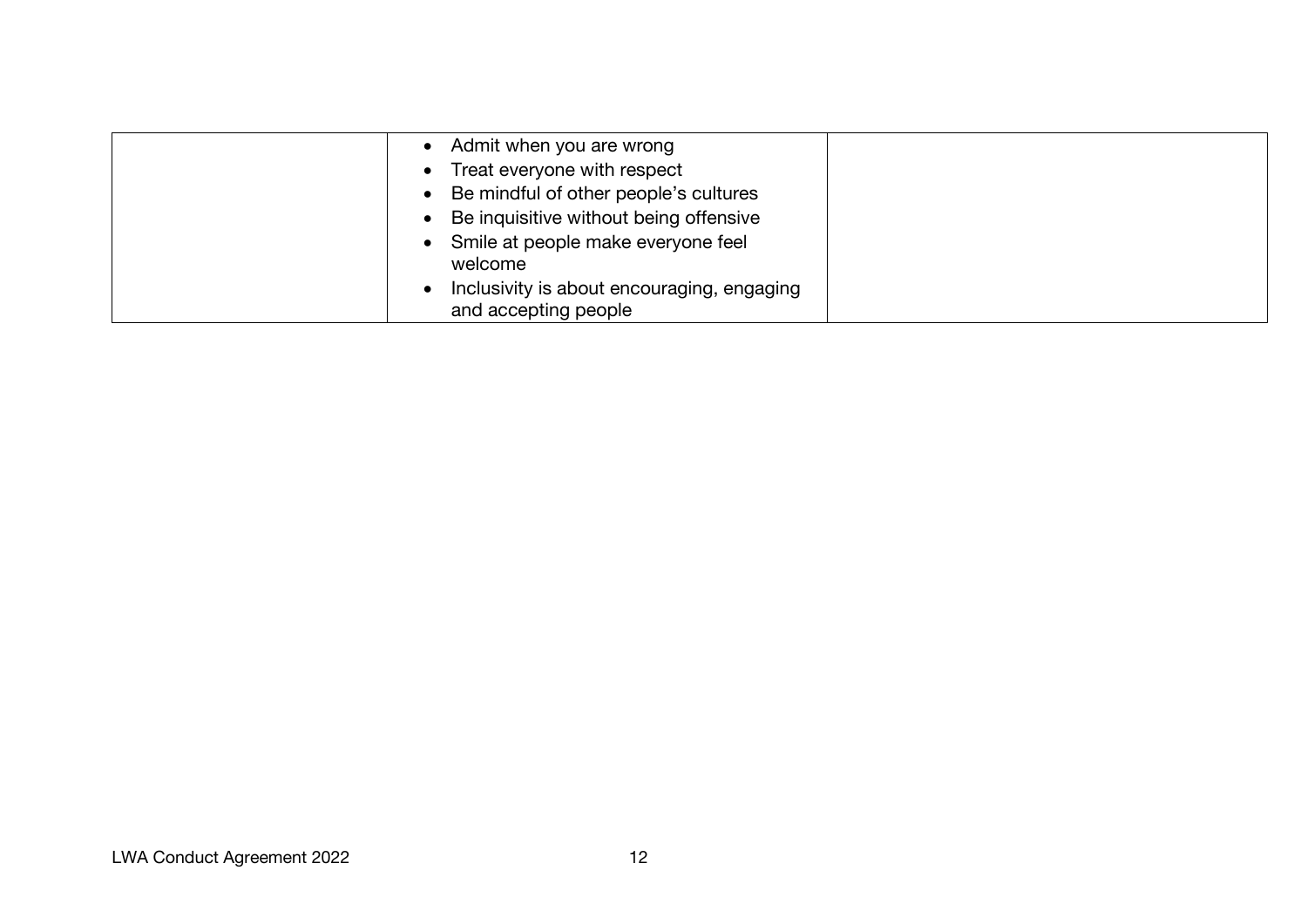| <b>Our Commitment</b>                                                                                                                                                                                                                                                                                                 | How we put this into practice<br>(with examples)                                                                                                                                                                                                                                                                                                                                                                                                                                                                                                                                                                                                                                                                                                                                                                                                                                                                                                                                                                                                                                                                                                                                  | What essential skills we need                                                                                                                                                                                                                                                                                                                                                                                                                                                                                                                                                                                                                                                                                                                                             |
|-----------------------------------------------------------------------------------------------------------------------------------------------------------------------------------------------------------------------------------------------------------------------------------------------------------------------|-----------------------------------------------------------------------------------------------------------------------------------------------------------------------------------------------------------------------------------------------------------------------------------------------------------------------------------------------------------------------------------------------------------------------------------------------------------------------------------------------------------------------------------------------------------------------------------------------------------------------------------------------------------------------------------------------------------------------------------------------------------------------------------------------------------------------------------------------------------------------------------------------------------------------------------------------------------------------------------------------------------------------------------------------------------------------------------------------------------------------------------------------------------------------------------|---------------------------------------------------------------------------------------------------------------------------------------------------------------------------------------------------------------------------------------------------------------------------------------------------------------------------------------------------------------------------------------------------------------------------------------------------------------------------------------------------------------------------------------------------------------------------------------------------------------------------------------------------------------------------------------------------------------------------------------------------------------------------|
| <b>Be Inspirational</b><br>We are proud of our creativity<br>& how we motivate, listen,<br>empower & support each<br>other<br>We are encouraging & lead by<br>example to achieve the best<br>We believe that everyone has<br>the potential to be<br>inspirational both in what<br>they do, and the way they do<br>it. | Communicate a vision of potential<br>$\bullet$<br>Embrace divergent thinking and collaboration<br>$\bullet$<br>Continuously work on building and<br>$\bullet$<br>maintaining trust within the team<br>Set people up for success.<br>$\bullet$<br>Help others see their strengths.<br>$\bullet$<br>Everyone can be inspirational, not just leaders<br>Recognise positive behaviours and telling<br>people when they have inspired you (Kudos,<br>word cloud)<br>Create an inspiration board<br>$\bullet$<br>Share examples of inspirational women and<br>their achievements (International Women's<br>Day)<br>Be inclusive in our words and actions<br>$\bullet$<br>Act towards people how you would like people<br>$\bullet$<br>to act towards you<br>Inspire others in the way you do things, not<br>$\bullet$<br>just what you do<br>Nominate people for external recognition<br>$\bullet$<br>Internal awards based on values - everyone<br>$\bullet$<br>can nominate people; the board can nominate<br>and shortlist<br>Inspire others with the work we are doing by<br>$\bullet$<br>sharing our successes and laying out ways in<br>which people can easily be inspired to do | Recognise and celebrate our strengths<br>and skills – what are the unique qualities<br>that we bring?<br>Seek ways to not just solve problems but<br>make improvements<br>Manage our emotional responses when<br>$\bullet$<br>being challenged/under stress<br>Reflection and introspection<br>$\bullet$<br>Show empathy and respect for other<br>people's situations<br>Be observant for and recognise the<br>$\bullet$<br>values being 'lived' or actions<br>Support and recognise the quiet people<br>in the office – find them inspirational for<br>taking quiet time over important pieces<br>of work.<br>Understand own triggers, recognise our<br>own signs of overwhelm<br>Adopt techniques to manage stress and<br>resilience<br>Be aware of our own limitations |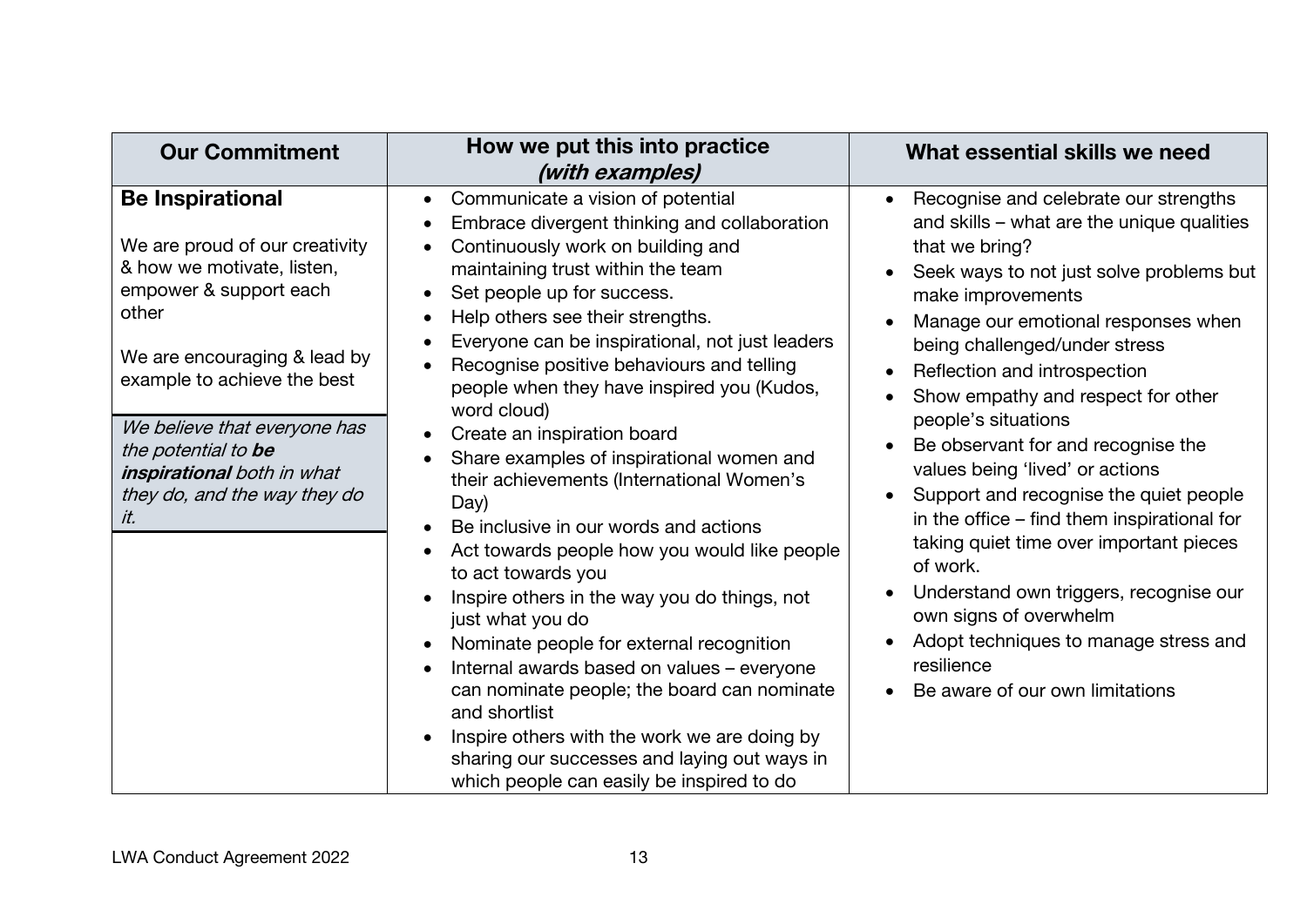| something similar. E.g. calls to action shared<br>with others.            |  |
|---------------------------------------------------------------------------|--|
| Telling stories creatively<br>$\bullet$                                   |  |
| Be the best we can be, with kindness and                                  |  |
| compassion                                                                |  |
| Employees putting own issues aside,<br>$\bullet$                          |  |
| regardless of their own circumstances to help<br>others                   |  |
| Returning to work with a positive attitude after<br>long term sickness    |  |
| Listen to staff at Away Days                                              |  |
| Celebrating recognition through meeting<br><b>Quality standards</b>       |  |
| Reflect on the pandemic; what have we                                     |  |
| learned; which solutions were inspirational,<br>courageous and responsive |  |
| Inspire others with the work we are doing by<br>$\bullet$                 |  |
| sharing our successes and laying out ways in                              |  |
| which people can easily be inspired to do                                 |  |
| something similar. E.g. calls to action shared<br>with others.            |  |
|                                                                           |  |
| Telling stories creatively                                                |  |
| Be the best we can be, with kindness and<br>compassion                    |  |
| Difficulties of reflecting on a personal level<br>$\bullet$               |  |
| Respond positively to being asked the same                                |  |
| questions by different people – be                                        |  |
| approachable and available for each other                                 |  |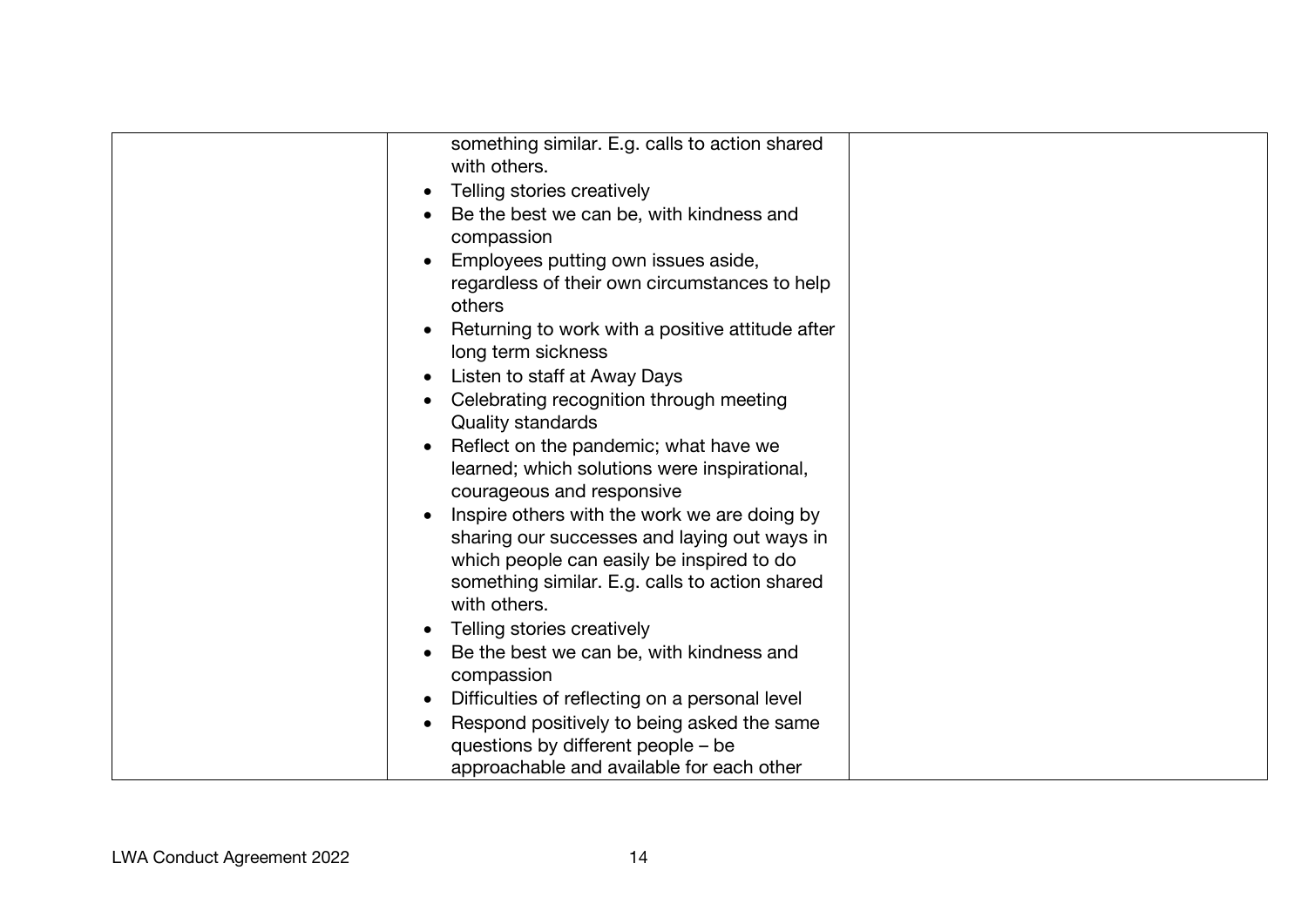| Acknowledge when people are being                                 |
|-------------------------------------------------------------------|
| inspirational – kudos is a good tool, could do                    |
| with expanding on it                                              |
| Kind and patient<br>$\bullet$                                     |
| Experts – recognise our own expertise and<br>specialism           |
| Doing what's right rather than doing what's<br>popular            |
| Finding ways to say yes but learning to say no<br>when we need to |
| • Doing well, setting examples                                    |
| Identifying positive qualities of people                          |
| Display inspirational women on the walls                          |
| Helping people develop and get appropriate                        |
| training to do so.                                                |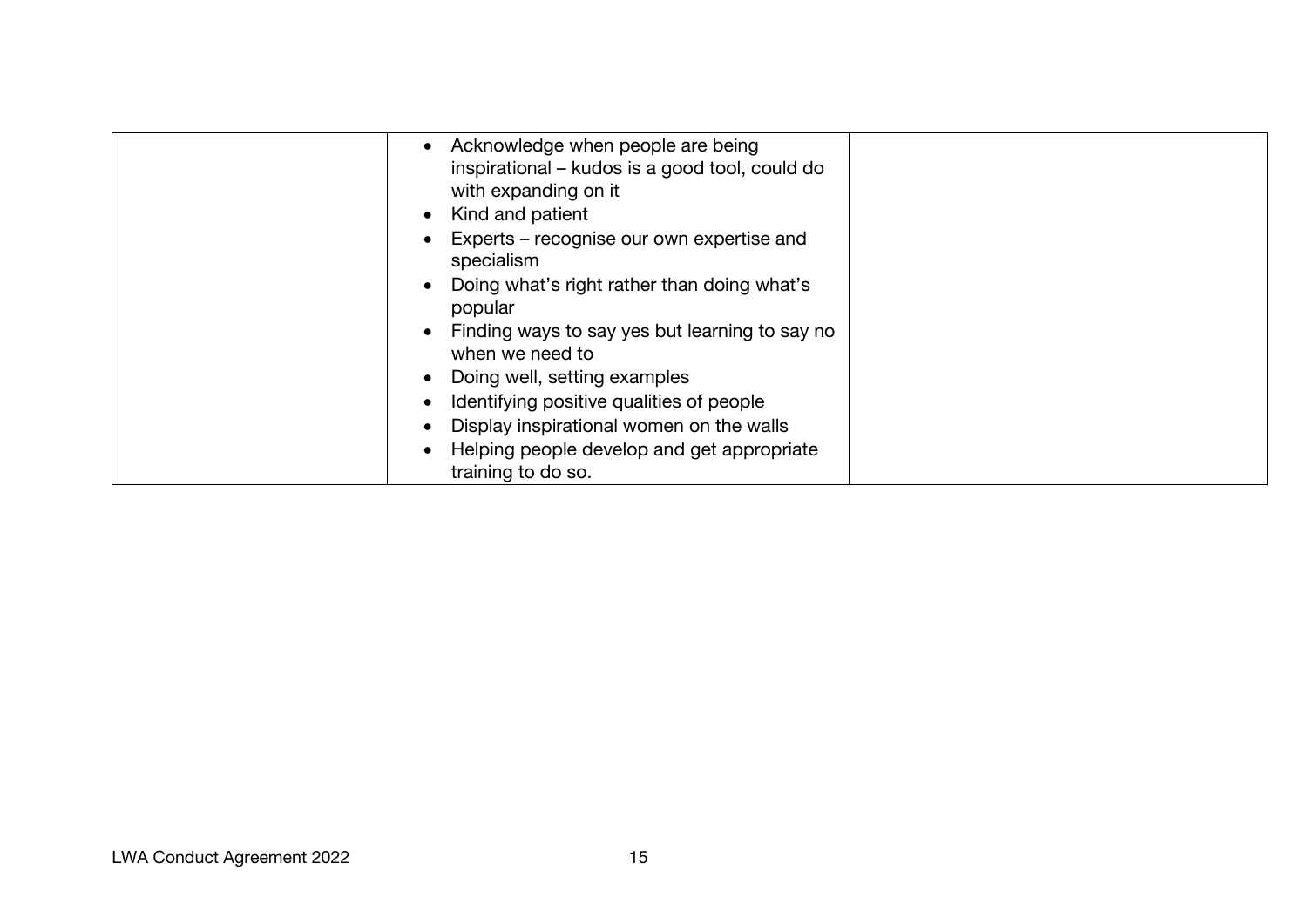| <b>Our Commitment</b>                                                                                                                                                                                                                        | How we put this into practice<br>(with examples)                                                                                                                                                                                                                                                                                                                                                                                                                                                                                                                                                                                                                                                                                                                                                                                                                                                                                                                                                                                                     | What we need to be able to do                                                                                                                                                                                                                                                                                                                                                                                                                                                                                                                                                                                                                                                                                                                                                                                                                                                                                                         |
|----------------------------------------------------------------------------------------------------------------------------------------------------------------------------------------------------------------------------------------------|------------------------------------------------------------------------------------------------------------------------------------------------------------------------------------------------------------------------------------------------------------------------------------------------------------------------------------------------------------------------------------------------------------------------------------------------------------------------------------------------------------------------------------------------------------------------------------------------------------------------------------------------------------------------------------------------------------------------------------------------------------------------------------------------------------------------------------------------------------------------------------------------------------------------------------------------------------------------------------------------------------------------------------------------------|---------------------------------------------------------------------------------------------------------------------------------------------------------------------------------------------------------------------------------------------------------------------------------------------------------------------------------------------------------------------------------------------------------------------------------------------------------------------------------------------------------------------------------------------------------------------------------------------------------------------------------------------------------------------------------------------------------------------------------------------------------------------------------------------------------------------------------------------------------------------------------------------------------------------------------------|
| <b>Be Responsive</b><br>We are collaborative, aware,<br>compassionate & sensitive<br>We adapt our approach to<br>meet changing needs<br>Through our compassionate<br>lens, we find solutions by<br>being responsive, agile and<br>adaptable. | Be ready to help, and adopt a coaching<br>$\bullet$<br>approach, supporting others to find<br>solutions themselves and identifying where<br>additional support is required.<br>Set people up for success.<br>$\bullet$<br>Help others see their strengths.<br>$\bullet$<br>Be open to receiving and reflecting on<br>$\bullet$<br>feedback and shifting your own<br>perspective.<br>Bringing in learning and development for<br>$\bullet$<br>changing needs<br>Finding new ways of doing things<br>$\bullet$<br>Respond to feedback<br>$\bullet$<br>Learning is a collaboration, not a<br>competition<br>Adapting to adversity during the pandemic<br>$\bullet$<br>to ensure that our services remained<br>operational<br>Taking action on survey outcomes<br>$\bullet$<br>Keep asking for feedback to shape the way<br>$\bullet$<br>we deliver our work, and respond to<br>changing need. Implement those ideas and<br>draw upon partners and supporters to do<br>SO.<br>Be on the ball and respond quickly to<br>developments in government, other | Understand own triggers, recognise our<br>own signs of overwhelm<br>Adopt techniques to manage stress and<br>resilience<br>Be aware of our own limitations<br>Anticipation and preparation, at an<br>individual and organisational level<br>Be open to receiving and reflecting on<br>feedback and shifting our own perspective<br>Have courage to try new things<br>Agility and adaptability<br>Openness to new ideas and ways of<br>working<br>Linking into the courageous value $-$ not<br>being ashamed/or worried and be able to<br>ask for help<br>Helpful of ways to manage stress and levels<br>- Personal Development individually<br>Researching and insight horizon scanning<br>for new information/opportunities<br>Encouraging staff to help them to achieve<br>that they can do anything, empowering<br>Awareness of what's happening within your<br>team<br>Creating an environment of good<br>communication and trust |